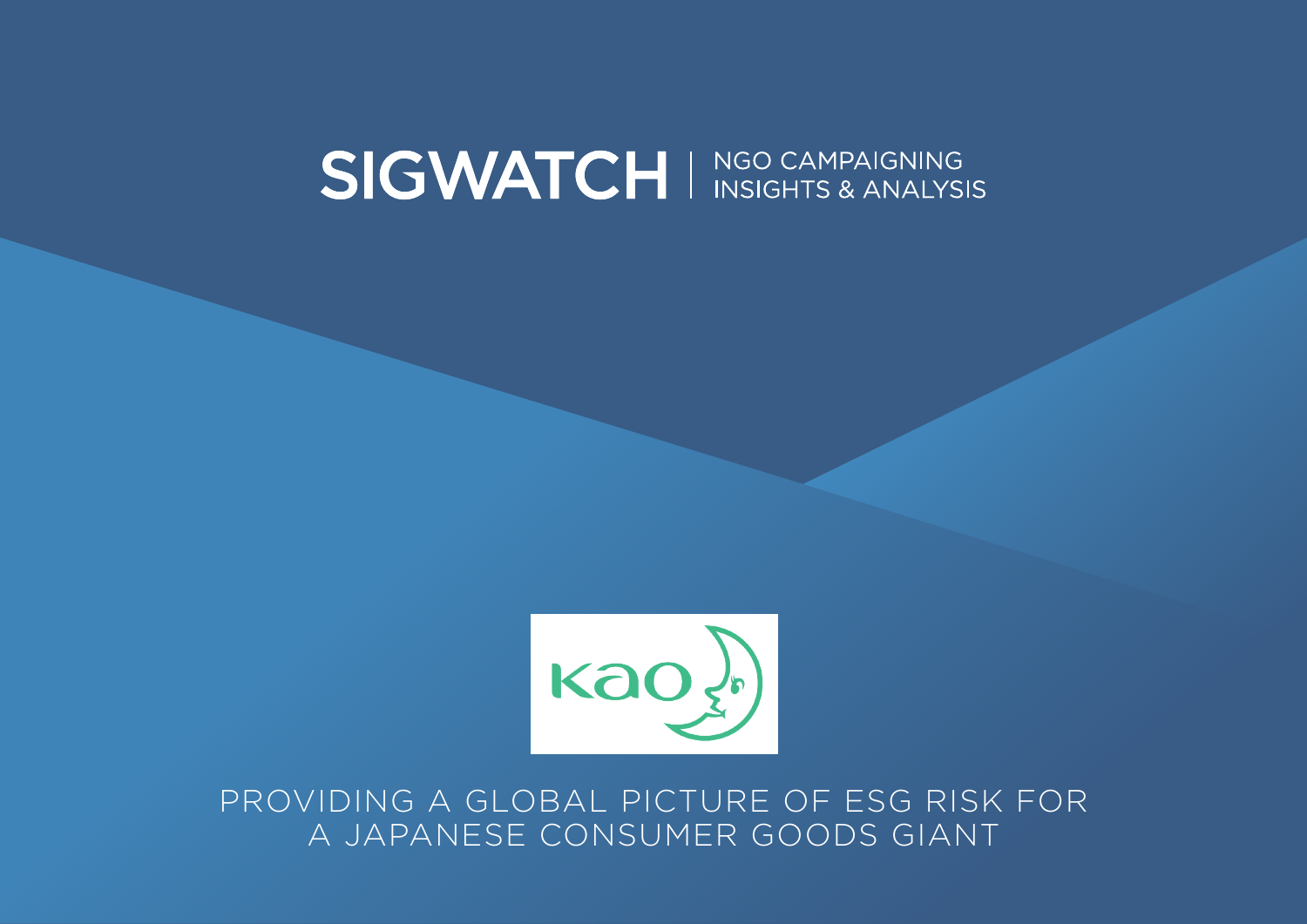Kao, the Procter & Gamble of Japan, uses SIGWATCH intelligence to support its ESG strategy and identify the issues and risks that could tarnish its reputation.

## BACKGROUND

Kao Corporation (Kao) is a multi-billion-Yen consumer packaged goods company that competes with Unilever and Procter & Gamble. It manufactures a wide range of personal care, household and cosmetics products under more than 20 brands including John Frieda, Molton Brown, Kanebo, and Bioré.

The company was founded in 1887 and employs more than 33,600 people. Although Japan is Kao's largest market by far, representing 65% of sales, it also sells to consumers in Asia, the Americas, and Europe.

# BUSINESS REQUIREMENT

In 2019, Kao announced its shift to "ESG-driven management" and unveiled a new ESG strategy, embodied in The Kirei Lifestyle Plan. This is the idea of living a beautiful life inside and out, in which "making your own life clean and beautiful never compromises the beauty and cleanliness of the world around you." For the past three years, Kao has been using SIGWATCH data to support this initiative.

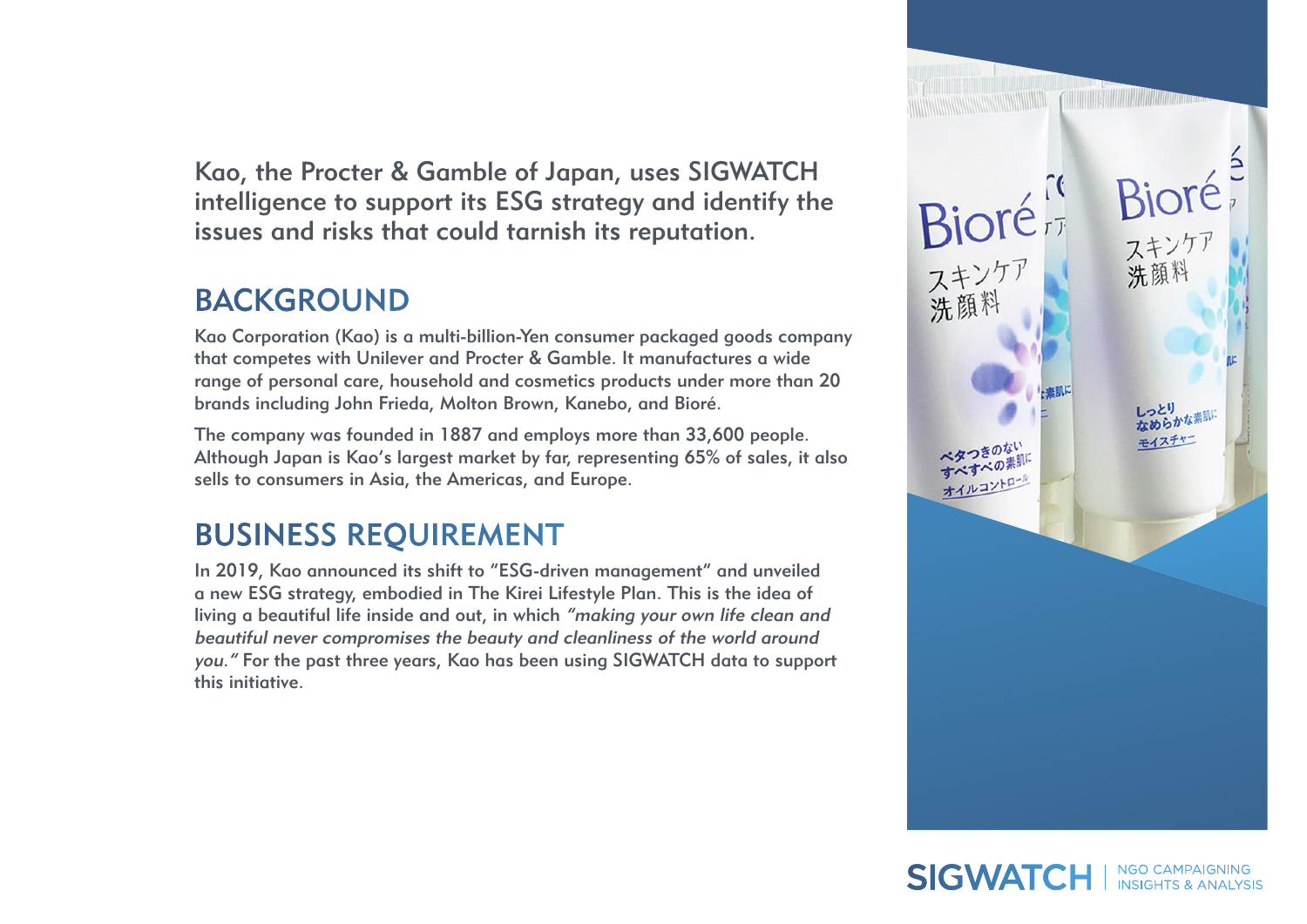## SOLUTION AT A GLANCE

SIGWATCH NGO campaign tracking data is used primarily by Kao's ESG strategy department, to analyse ESG issues and trends and share key insights with internal stakeholders.

# SOLUTION IN ACTION

The ESG strategy department relies on SIGWATCH, which it uses alongside social media monitoring, for ESG intelligence.

SIGWATCH's data-driven insights help Kao understand how the organisation is being targeted by NGOs, as an indication of how its ESG activities are being received and to show where it can make improvements. SIGWATCH data also provides early warning of rising issues that could impact Kao's business, enabling it to take remedial action.

#### RESULTS Global outlook

Through SIGWATCH, Kao gets a clear picture of issues and trends beyond its domestic market. According to Morimasa Hirosue, who heads up the ESG strategy department, "Our company is based in Japan. Most employees are Japanese and we don't really know what is happening around the world. SIGWATCH gives us visibility of the global ESG issues and trends we need to have on our radar."

Morimasa particularly appreciates the ability to visualise trends. SIGWATCH graphs and charts can be shared with internal stakeholders to show the level of NGO campaigning action on specific topics, from palm oil to animal welfare, and to highlight issues that are gaining momentum.



# SIGWATCH I NGO CAMPAIGNING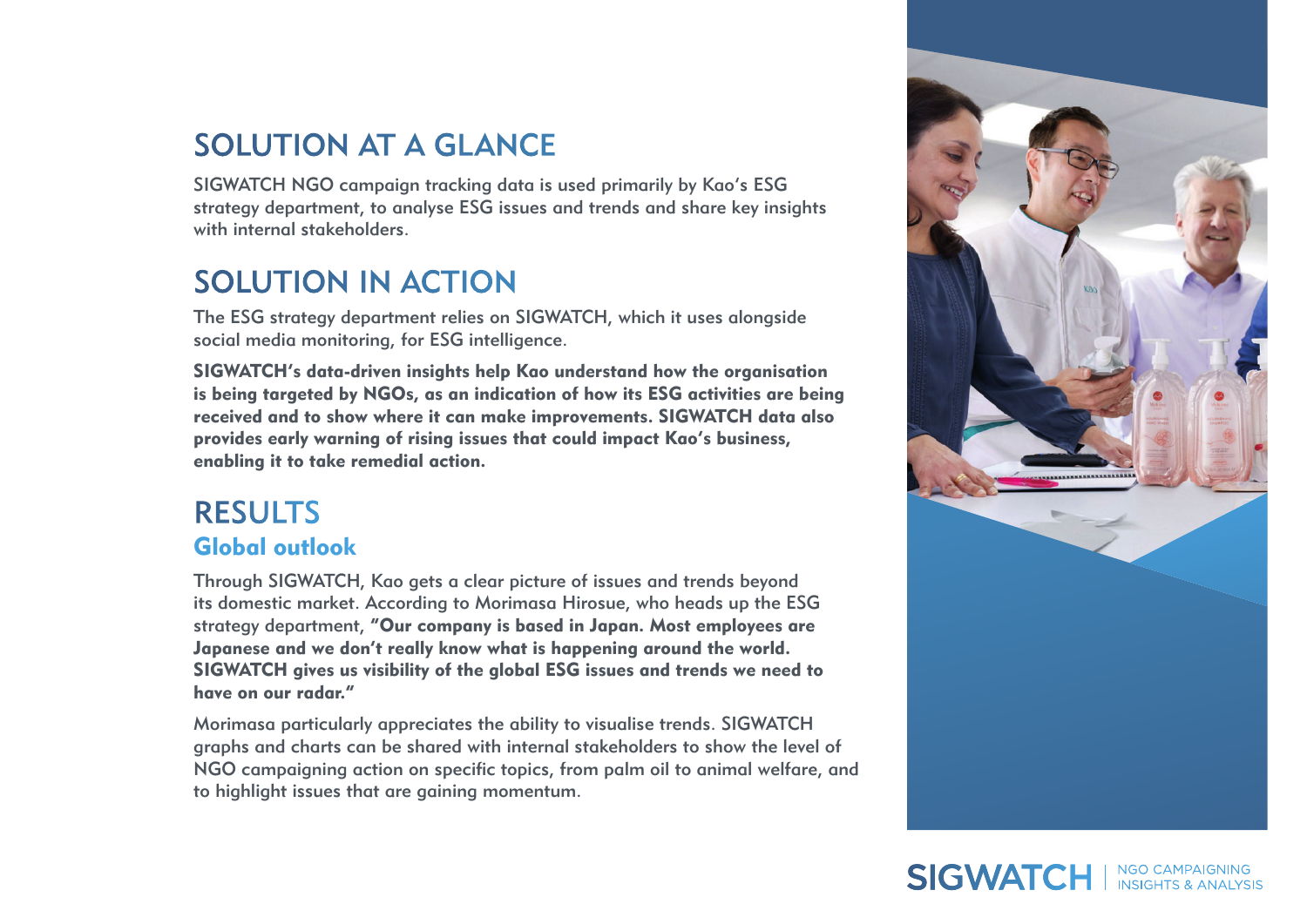#### Intelligence to inform business strategy

SIGWATCH data helps inform Kao's approach to its business, even down to which ingredients are used or eliminated. It also shapes some of the company's strategic policies on broad issues like supply chains and human rights.

Thanks to SIGWATCH intelligence, Kao is aware of global issues that could tarnish its reputation and can change its behaviour to minimise risk. For example, in recent years NGOs have taken Kao to task, along with many other leading companies, over marine plastic pollution.

Today, in response to this criticism, the company is working hard to reduce the amount of plastic used in its product containers and packaging, with the ultimate aim of achieving 100% recyclable packaging.

As Morimasa summarises, "With SIGWATCH we can clearly see the issues NGOs are attacking us on today, and the emerging issues that they could be targeting us on in the future. This enables us to change direction, plan ahead and, ultimately, protect our reputation from risk."



### SIGWATCH I NGO CAMPAIGNING